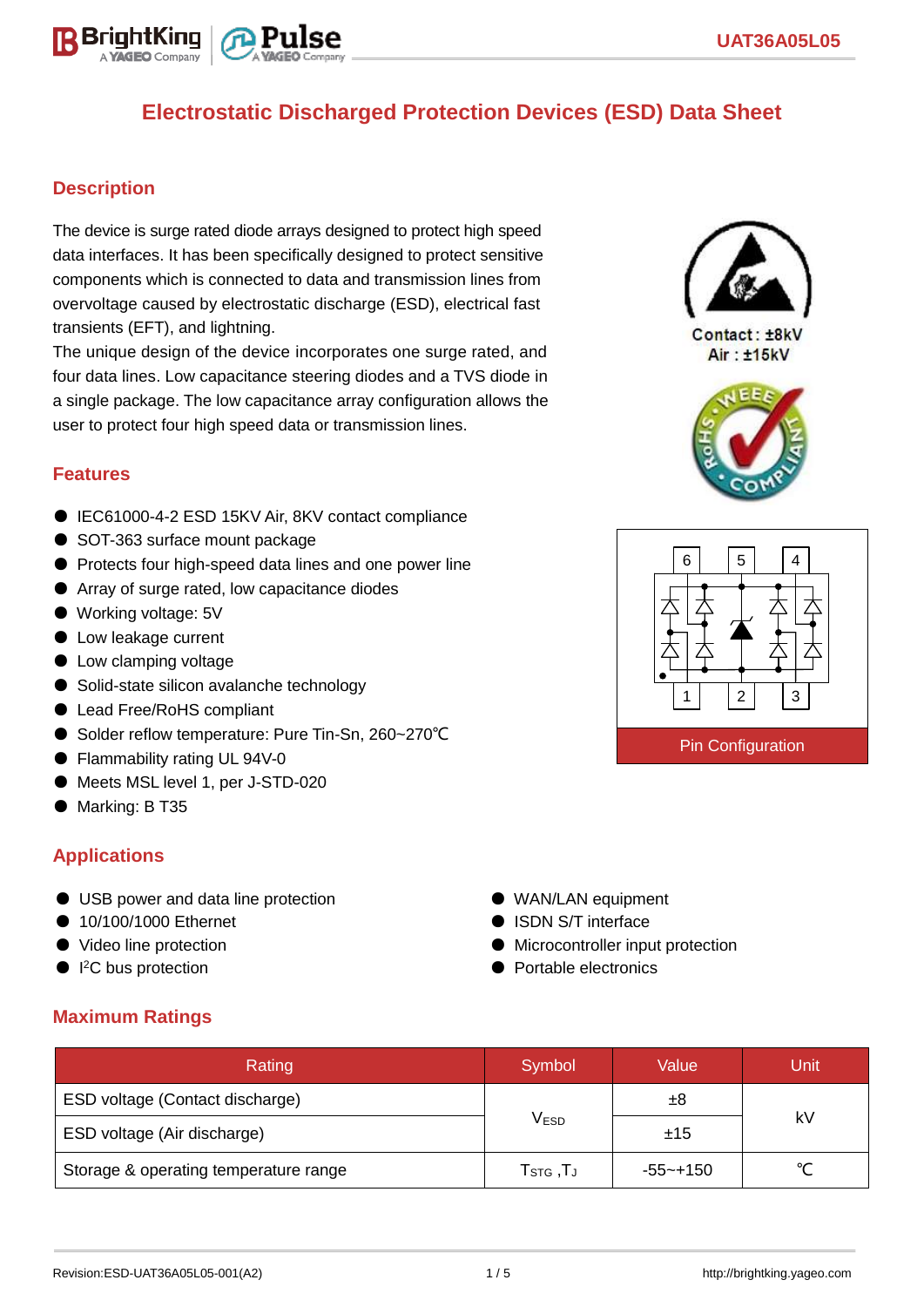

# **Electrical Characteristics (TJ=25**℃**)**

| Parameter                           | Symbol                  | Condition                                      | Min. | Typ. | Max. | <b>Unit</b> |
|-------------------------------------|-------------------------|------------------------------------------------|------|------|------|-------------|
| Reverse stand-off voltage           | <b>V</b> <sub>RWM</sub> |                                                |      |      | 5    | V           |
| Reverse breakdown voltage           | $V_{BR}$                | $I_{BR}$ =1mA                                  | 6    |      |      | V           |
| Reverse leakage current             | <sup>I</sup> R          | $V_R = 5V$<br>Each I/O pin                     |      |      |      | μA          |
| Clamping voltage ( $tp=8/20\mu s$ ) | $V_{\rm C}$             | $I_{PP}=1A$                                    |      |      | 9.8  | V           |
| Clamping voltage ( $tp=8/20\mu s$ ) | $V_C$                   | $I_{PP} = 2A$                                  |      |      | 15   | $\vee$      |
| Peak pulse current (tp=8/20µs)      | $_{\rm lpp}$            |                                                |      |      | 3    | A           |
| Off state junction capacitance      | $C_{J}$                 | $0$ Vdc, f=1MHz<br>Between I/O<br>pins and GND |      | 1    |      | рF          |

## **Applications Information**

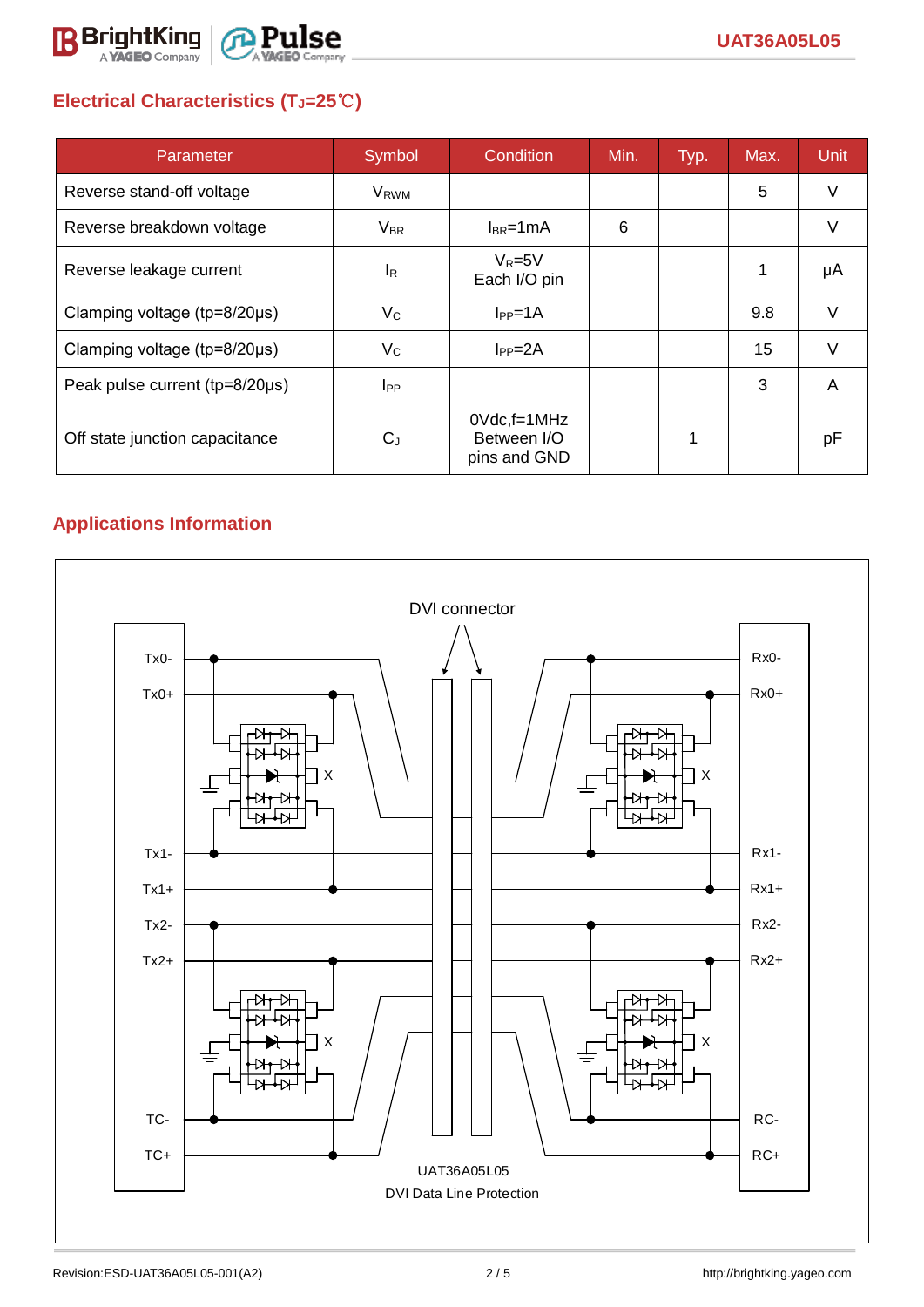

## **ESD Protection Standards**

### **IEC61000-4-2**

Interfaces of consumer electronic equipment are widely specified according to the International Electrotechnical Commission standard IEC61000-4-2. This standard is not targeted towards particular devices but towards general equipment, systems and subsystems that may be involved in electrostatic discharge. consists of a 150pF capacitor and a 330Ω series resistor representing the counterpart to the Device Under Test (DUT).



### **Human Body Model (HBM, MIL-883E method 3015.7)**

The HBM standard simulates an ESD surge generated by human contact to electronic components.

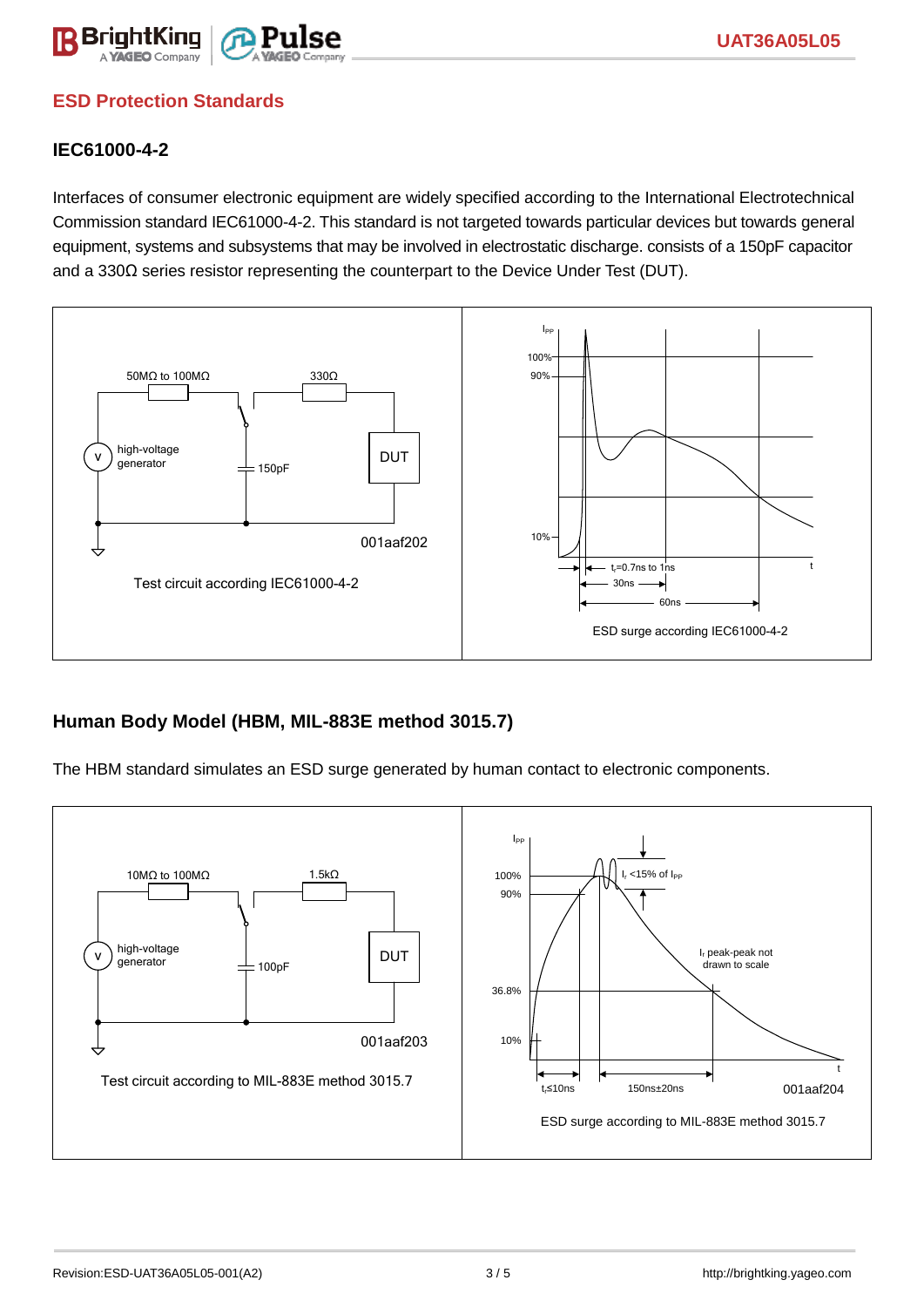

## **Recommended Soldering Conditions**